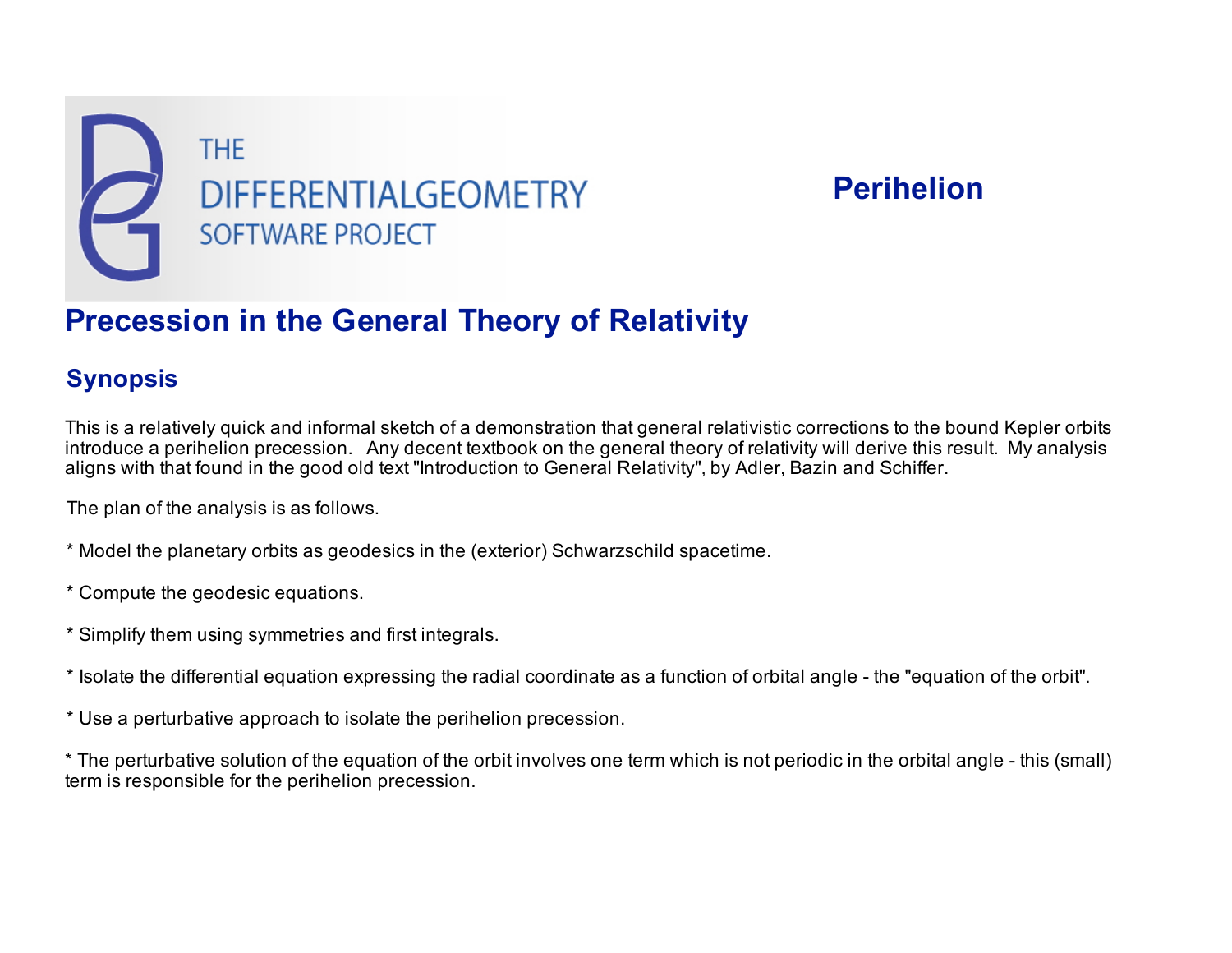## **Define the Schwarzschild Spacetime**

I will use the DifferentialGeometry package and its Tensor subpackage.

```
> 
Preferences("TensorDisplay", 1):
> 
interface(typesetting = extended):
> 
with(DifferentialGeometry): with(Tensor):
```
Begin by defining the Schwarzschild spacetime with mass m. This command creates a coordinate chart (which will be the usual Schwarzschild coordinate chart) and names it "M".

```
(2)
                                                                                                                             (1)
M > 
g := evalDG(-(1- 2*m/r)*dt &t dt + (1- 2*m/r)^(-1)*dr &t dr + r^2*(dtheta &t dtheta + 
> 
DGsetup([t, r, theta, phi], M);
                                                      Manifold: M
This command creates the metric as a rank-2 tensor. (Notice that we are using "geometric units".)
    sin(theta)^2*dphi &t dphi));
                     g
                            r + 2mr
                                     dt dt
                                                    r
                                                 r + 2mdr \otimes dr + r^2 d\theta \otimes d\theta + r^2 \sin(\theta)^2 d\phi \otimes d\theta
```
This metric solves the vacuum Einstein equations,

```
M > 
PetrovType(g);
                                                                                                                                                               (4)
M > 
EinsteinTensor(g);
                                                                                                                                                              (3)
                                                                        0 \frac{\partial}{\partial t} \otimes \frac{\partial}{\partial t}It has Petrov type D,
                                                                           "D"
It has a 4 dimensional symmetry group consisting of time translations and spatial rotations (for r > 2m).
```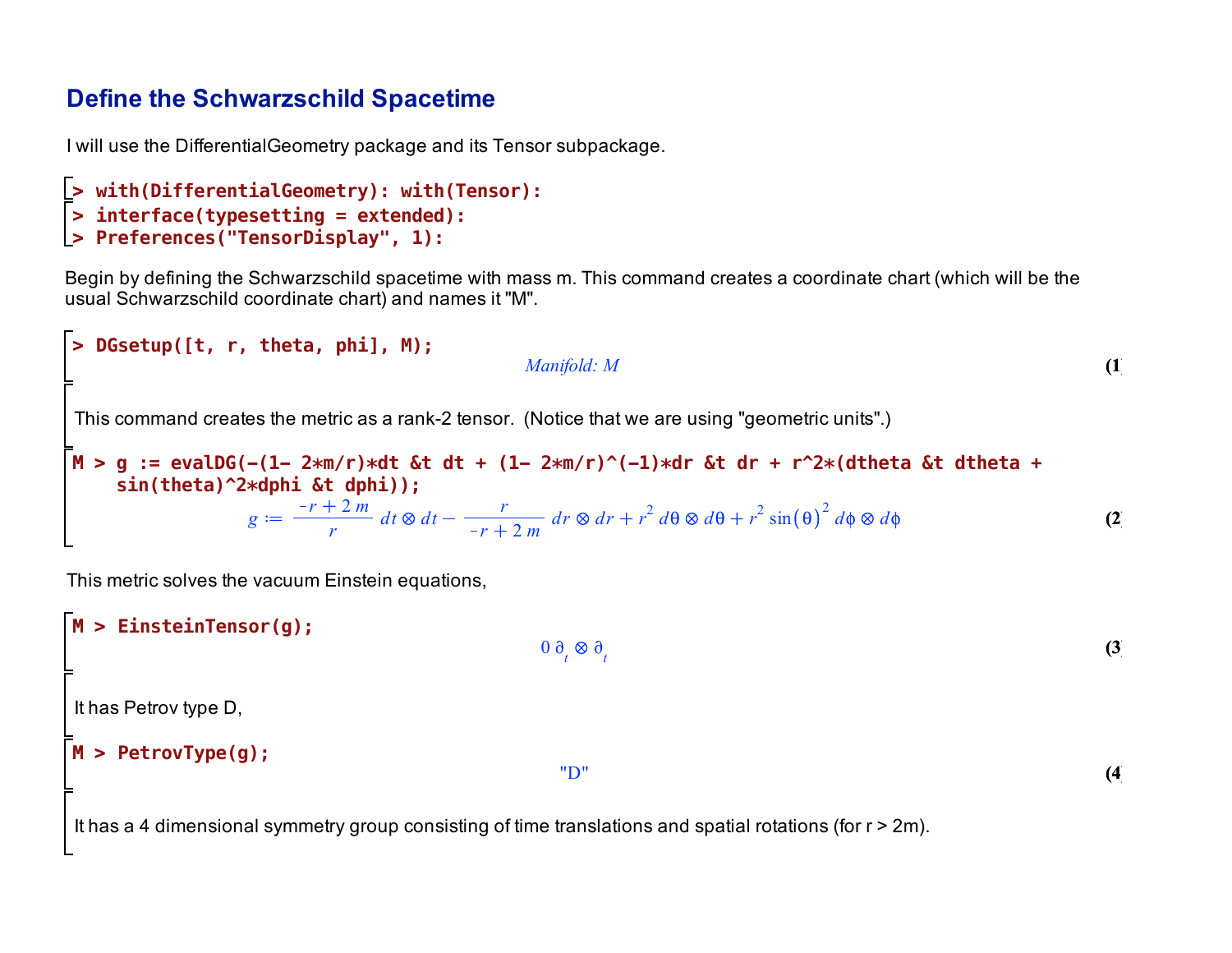$$
\mathbf{M} \geq \mathbf{K} \mathbf{V} := \left[ \frac{\sqrt{-\cos(2\theta) + 1}}{\sin(\theta)} \, \partial_{\phi}, \, -\frac{\sqrt{-\cos(2\theta) + 1} \, \cos(\phi)}{\sin(\theta)} \, \partial_{\phi} + \frac{\sqrt{-\cos(2\theta) + 1} \, \cos(\theta) \, \sin(\phi)}{\sin(\theta)^2} \, \partial_{\phi}, \, \mathbf{S} \right]
$$
\n
$$
\mathbf{V} := \left[ \frac{\sqrt{-\cos(2\theta) + 1}}{\sin(\theta)} \, \partial_{\phi}, \, -\frac{\sqrt{-\cos(2\theta) + 1} \, \cos(\phi)}{\sin(\theta)} \, \partial_{\phi} + \frac{\sqrt{-\cos(2\theta) + 1} \, \cos(\theta) \, \cos(\phi)}{\sin(\theta)^2} \, \partial_{\phi}, \, -\partial_{t} \right]
$$
\n(5)

# **Compute the Geodesic Equations**

Construct the geodesic equation for a curve parameterized with the proper time *s*. The acceleration of the curves, denoted by the vector *A*, must vanish if the curves are geodesics. The proper time parametrization condition will be dealt with in the next section.

$$
\begin{aligned}\n\mathbf{M} &> \mathbf{C} := \text{Christoffel(g)}: \\
\mathbf{M} &> \text{curve} := [\mathbf{t}(\mathbf{s}), \mathbf{r}(\mathbf{s}), \text{ theta}(\mathbf{s}), \text{ phi}(\mathbf{s})]; \\
\mathbf{M} &> \mathbf{A} := \text{GeodesicEquations}(\text{curve, C, S}); \\
A &&= \left[ \frac{d^2}{ds^2} t(s) + \frac{2\left( \frac{d}{ds} t(s) \right) \left( \frac{d}{ds} r(s) \right) m}{r(s) (r(s) - 2m)} \right] \partial_t + \frac{1}{r(s)^3 (-r(s) + 2m)} \left( (2m r(s)^3 - r(s)^4) \left( \frac{d^2}{ds^2} r(s) \right) - 4 \left( \frac{r(s)}{2} + m \right)^2 r(s)^3 (\cos(\theta(s)) + 1) (\cos(\theta(s)) - 1) \left( \frac{d}{ds} \phi(s) \right)^2 + 4 \left( -\frac{r(s)}{2} + m \right)^2 r(s)^3 \left( \frac{d}{ds} \theta(s) \right)^2 \\
&&- 4 \left( -\frac{r(s)}{2} + m \right)^2 m \left( \frac{d}{ds} t(s) \right)^2 + \left( \frac{d}{ds} r(s) \right)^2 m r(s)^2 \right) \partial_r \\
&&+ \frac{-\left( \frac{d}{ds} \phi(s) \right)^2 \cos(\theta(s)) \sin(\theta(s)) r(s) + 2 \left( \frac{d}{ds} r(s) \right) \left( \frac{d}{ds} \theta(s) \right) + \left( \frac{d^2}{ds^2} \theta(s) \right) r(s)}{\partial_{\theta}} \partial_{\theta}\n\end{aligned}
$$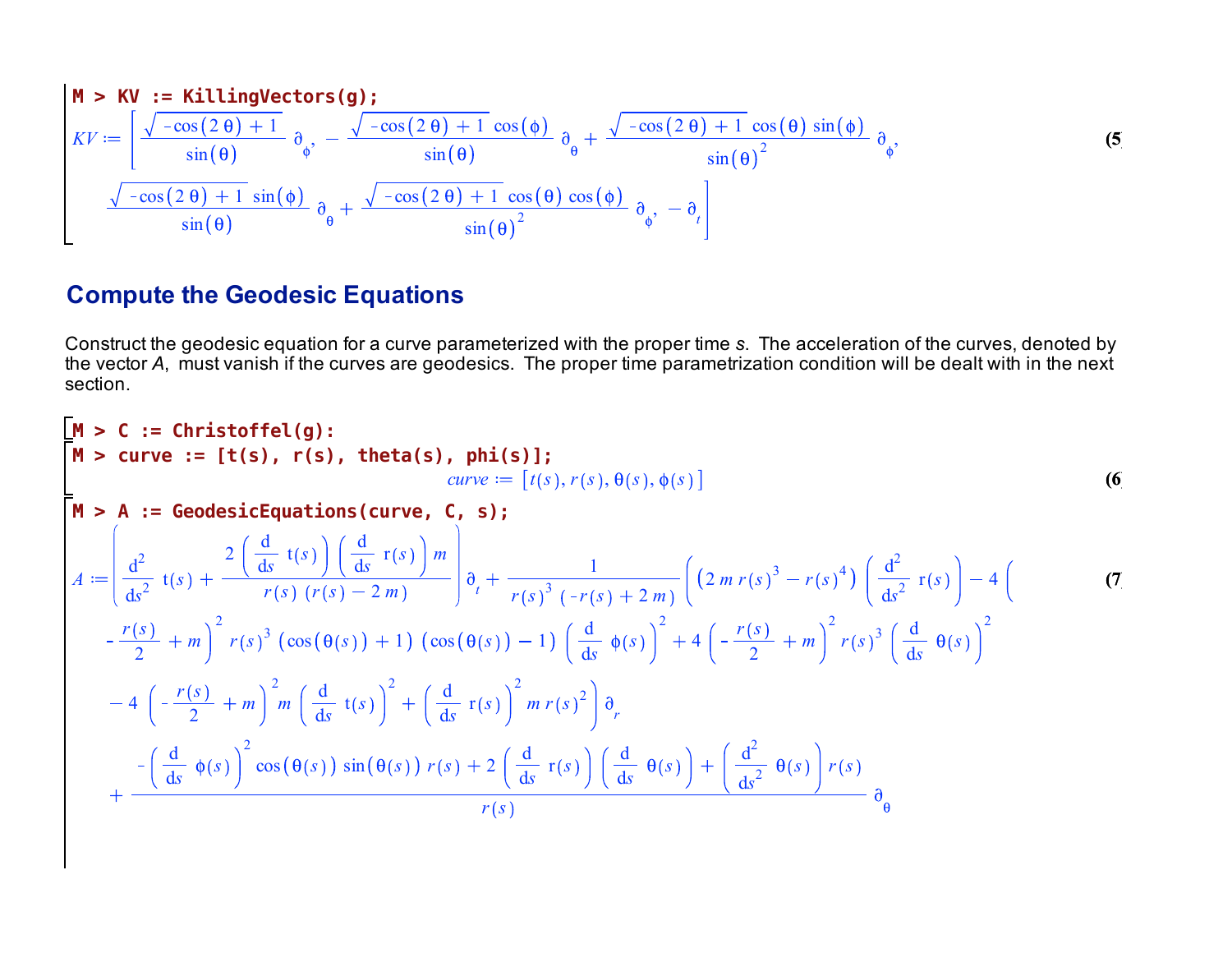$$
+\frac{2\left(\frac{d}{ds}\theta(s)\right)\left(\frac{d}{ds}\phi(s)\right)\cos(\theta(s)) r(s) + 2\left(\frac{d}{ds}r(s)\right)\left(\frac{d}{ds}\phi(s)\right)\sin(\theta(s)) + \left(\frac{d^2}{ds^2}\phi(s)\right)r(s)\sin(\theta(s))}{r(s)\sin(\theta(s))}
$$
\n
$$
=64
$$
\nExtact the components of the acceleration. Setting these to zero constructs the system of ODEs which are the geodesic equations and are denoted by  $\text{Geq} = 0$ .  
\n
$$
\mathbf{h} > \text{Geq} := \frac{\text{detcomponents(A, [D_t, D_r, D_theta, Dphi1])}}{\text{det}(s)}; \int \frac{d}{ds}r(s) \left(\frac{d}{ds}r(s)\right) m + \left(\frac{d^2}{ds^2}r(s)\right)r(s)^2 - 2\left(\frac{d^2}{ds^2}r(s)\right)r(s)m}{r(s)^3(r(s)-2m)}, -\frac{1}{r(s)^3(r(s)-2m)}\left(-r(s)^5\left(\frac{d}{ds}-\frac{d}{ds}\phi(s)\right)^2\cos(\theta(s))^2 + r(s)^4\left(\frac{d}{ds}\phi(s)\right)^2\cos(\theta(s))^2m - 4r(s)^3\left(\frac{d}{ds}\phi(s)\right)^2\cos(\theta(s))^2m^2 + r(s)^5\left(\frac{d}{ds}\phi(s)\right)^2
$$
\n
$$
+r(s)^5\left(\frac{d}{ds}\theta(s)\right)^2 - 4r(s)^4\left(\frac{d}{ds}\phi(s)\right)^2m - 4r(s)^4\left(\frac{d}{ds}\theta(s)\right)^2m + 4r(s)^3\left(\frac{d}{ds}\phi(s)\right)^2m^2 + 4r(s)^3\left(\frac{d}{ds}\phi(s)\right)^2m^2 + 4r(s)^3\left(\frac{d}{ds}\phi(s)\right)^2m^2 + \left(\frac{d}{ds}r(s)\right)^2m r(s)^2 - \left(\frac{d}{ds}r(s)\right)^2r(s)^2m + 4\left(\frac{d}{ds}r(s)\right)^2r(s)m^2 - 4\left(\frac{d}{ds}r(s)\right)^2m^3 - \left(\frac{d^2}{ds^2}r(s)\right)r(s)^4 + 2\left(\frac{d^2}{ds^2}r(s)\right)r(s)^3m\right), - \left(\frac{d}{ds}\phi(s)\right)^2\cos(\theta(s))\sin(\theta(s))r(s
$$

 $\frac{1}{r(s)}$ ,  $\frac{1}{r(s)}$ ,  $\frac{1}{r(s)}$ ,  $\frac{1}{r(s)}$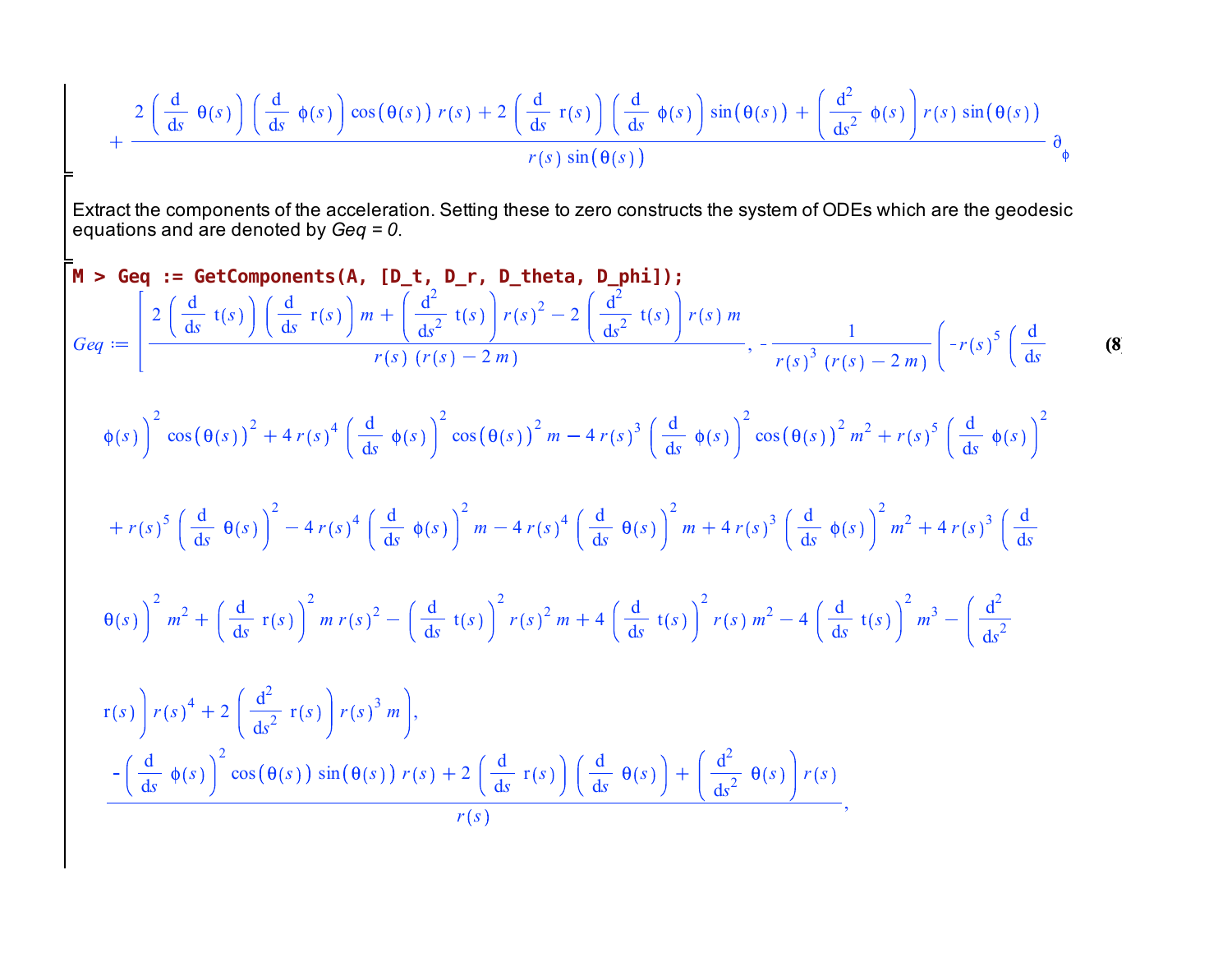$$
\frac{2\left(\frac{d}{ds}\theta(s)\right)\left(\frac{d}{ds}\phi(s)\right)\cos(\theta(s))\ r(s) + 2\left(\frac{d}{ds}\ r(s)\right)\left(\frac{d}{ds}\ \phi(s)\right)\sin(\theta(s)) + \left(\frac{d^2}{ds^2}\ \phi(s)\right)\ r(s)\sin(\theta(s))}{r(s)\sin(\theta(s))}
$$

### **Simplify the Equations Via Symmetries and First Integrals**

It is convenient to replace the second geodesic equation, *Geq[2]*, which involves the second derivative of *r(s)*, with the proper time parametrization equation, *g(W, W) = -1*, where *W* is the tangent vector to the geodesic - the 4-velocity of the planet. This parametrization/normalizaton condition is a first integral of the geodesic equation and it only involves the first derivative of *r(s)*.

Here is the tangent to the curve:

**M > W:= evalDG(diff(t(s),s)\*D\_t + diff(r(s),s)\*D\_r + diff(theta(s),s)\*D\_theta + diff(phi(s), (10) M > Geq1 := [Geq[1], vel\_eq, Geq[3], Geq[4]];M > vel\_eq := simplify(Hook([W, W], eval(g, [r=r(s), theta=theta(s)]) ) +1); (9) s)\*D\_phi);**  $W \coloneqq \frac{d}{1}$ d*s*  $t(s)$   $\partial_{t}$ d  $\frac{d}{ds}$  **r**(s)  $\partial$ <sub>r</sub> d d*s s* d d*s s* Here we write down the left hand side of the parametrization condition *g(W, W) +1 = 0*, evaluated on the curve. We denote it by *vel\_eq. vel eq*  $:=$   $\frac{1}{\sqrt{1-\frac{1}{x}} \sqrt{1-\frac{1}{x}}}$  $r(s)$   $(-r(s) + 2m$  $2 r(s)^3 (\cos(\theta(s)) + 1) (\cos(\theta(s)) - 1)$   $\left(-\frac{r(s)}{2}\right)$  $\frac{1}{2} + m$ d d*s s*  $\frac{2}{r}$  + 4  $\left(-\frac{r(s)}{2}\right)$ 2 *m*  $2/d$ d*s* t *s* 2  $2 \left[ r(s)^2 \left( -\frac{r(s)}{2} \right) \right]$  $\frac{1}{2} + m$ d d*s s* 2 d d*s* r *s* 2 *r s*  $\frac{2}{2}$  + m *r s*  $\left(\frac{3}{2}\right)^{r}$   $r(s)$ Here, then, are the left-hand sides of the simplified geodesic conditions, denoted by *Geq1=0*: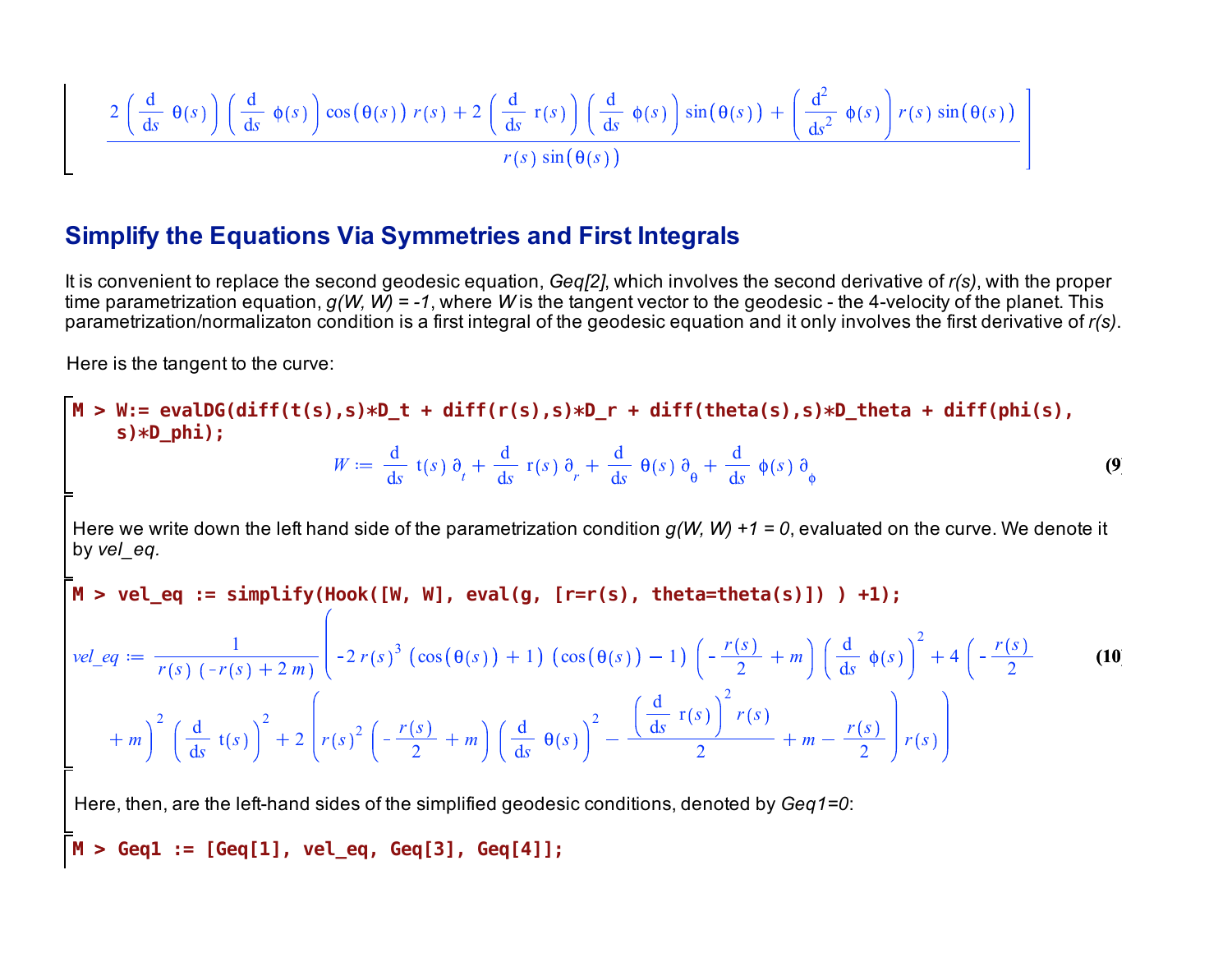$$
GeqI := \left[ \frac{2\left(\frac{d}{ds} t(s)\right)\left(\frac{d}{ds} r(s)\right)m + \left(\frac{d^2}{ds^2} t(s)\right)r(s)^2 - 2\left(\frac{d^2}{ds^2} t(s)\right)r(s)m}{r(s) (r(s) - 2m)}, \frac{1}{r(s) (-r(s) + 2m)} \right]
$$
\n
$$
-2 r(s)^3 \left(\cos(\theta(s)) + 1\right) \left(\cos(\theta(s)) - 1\right) \left(-\frac{r(s)}{2} + m\right) \left(\frac{d}{ds} \phi(s)\right)^2 + 4\left(-\frac{r(s)}{2} + m\right)^2 \left(\frac{d}{ds} t(s)\right)^2
$$
\n
$$
+ 2\left(r(s)^2 \left(-\frac{r(s)}{2} + m\right) \left(\frac{d}{ds} \theta(s)\right)^2 - \frac{\left(\frac{d}{ds} r(s)\right)^2 r(s)}{2} + m - \frac{r(s)}{2}\right)r(s)\right),
$$
\n
$$
- \left(\frac{d}{ds} \phi(s)\right)^2 \cos(\theta(s)) \sin(\theta(s)) r(s) + 2\left(\frac{d}{ds} r(s)\right) \left(\frac{d}{ds} \theta(s)\right) + \left(\frac{d^2}{ds^2} \theta(s)\right)r(s)
$$
\n
$$
r(s)
$$
\n
$$
2\left(\frac{d}{ds} \theta(s)\right) \left(\frac{d}{ds} \phi(s)\right) \cos(\theta(s)) r(s) + 2\left(\frac{d}{ds} r(s)\right) \left(\frac{d}{ds} \phi(s)\right) \sin(\theta(s)) + \left(\frac{d^2}{ds^2} \phi(s)\right)r(s) \sin(\theta(s))
$$
\n
$$
r(s) \sin(\theta(s))
$$

The time translation and rotational symmetries of the spacetime metric imply corresponding symmetries and conservation laws for the geodesic equations. We now simplify the geodesic equations using conservation of energy, and by using rotational symmetry and conservation of angular momentum.

To begin, conservation of (the direction of) angular momentum keeps the motion in a (spacelike) plane, just as in the nonrelativistic, Newtonian analysis. Taking account of rotational symmetry, we lose no generality if we choose the plane of the orbit to be the plane given by  $\theta = \frac{\pi}{2}$ . The resulting equations are denoted *Geq2* = 0. Using this specialization, the third ( $\theta$ ) equation of *Geq1* is satisfied, and the fourth ( $\phi$ ) equation simply says the magnitude of "angular momentum",  $L$  =  $r$ 2 *d*  $\frac{d\mathbf{x} \cdot \mathbf{y}}{ds}$ , is conserved.

**M > Geq2 := eval(Geq1, theta(s) = Pi/2);**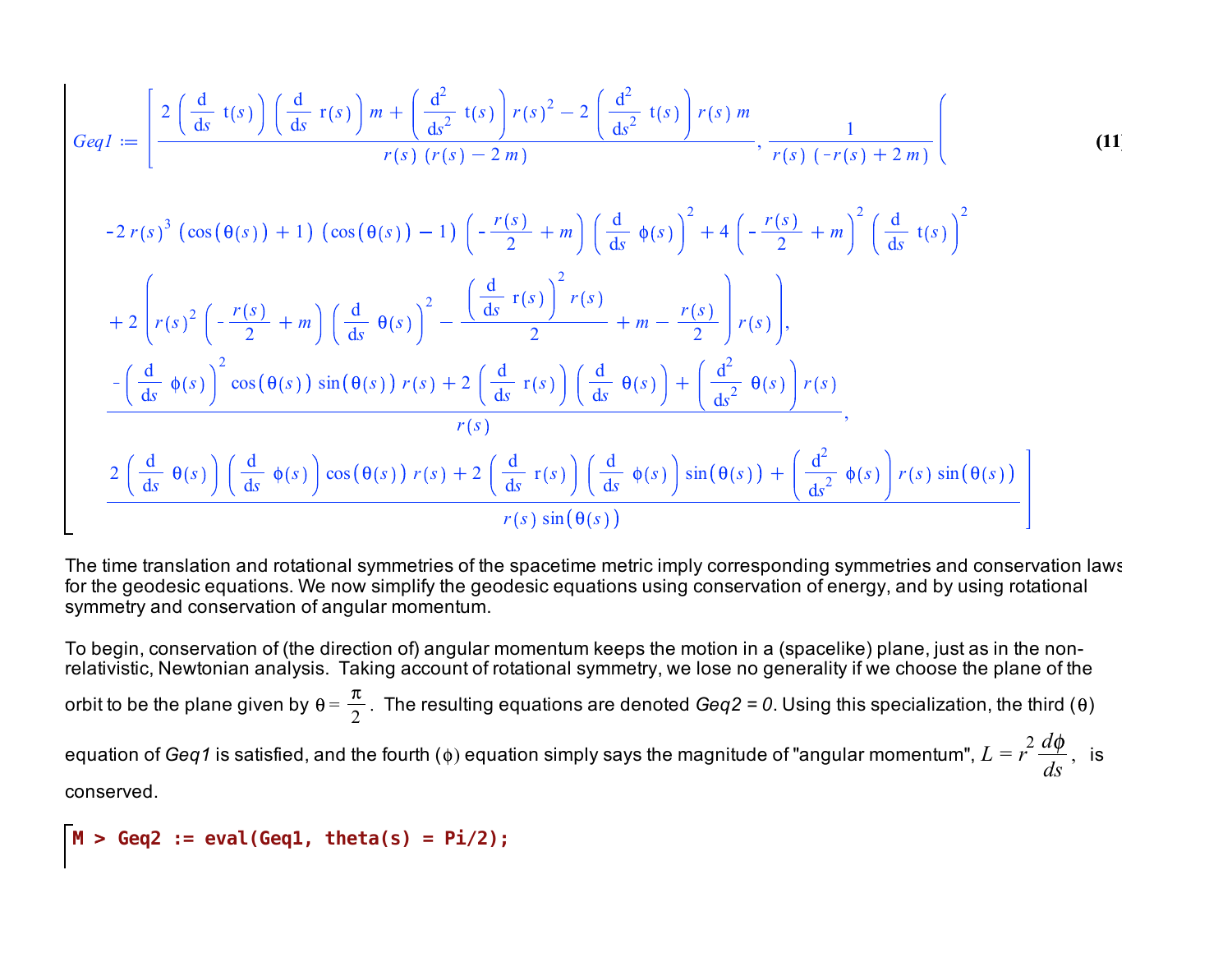$$
Geq2 := \left[\frac{2\left(\frac{d}{ds}t(s)\right)\left(\frac{d}{ds}r(s)\right)m + \left(\frac{d^2}{ds^2}t(s)\right)r(s)^2 - 2\left(\frac{d^2}{ds^2}t(s)\right)r(s)m}{r(s)(r(s) - 2m)},\right]
$$
\n
$$
\frac{2r(s)^3\left(-\frac{r(s)}{2} + m\right)\left(\frac{d}{ds}\phi(s)\right)^2 + 4\left(-\frac{r(s)}{2} + m\right)^2\left(\frac{d}{ds}t(s)\right)^2 + 2\left(-\frac{\left(\frac{d}{ds}r(s)\right)^2r(s)}{2} + m - \frac{r(s)}{2}\right)r(s)}{r(s)(-r(s) + 2m)},\right]
$$
\n
$$
0, \frac{2\left(\frac{d}{ds}r(s)\right)\left(\frac{d}{ds}\phi(s)\right) + \left(\frac{d^2}{ds^2}\phi(s)\right)r(s)}{r(s)}
$$
\n
$$
\phi(s) = CI + \left(\frac{1}{r(s)^2}ds\right) - C2
$$
\n(13)

We can now eliminate  $\phi(s)$  via

$$
\frac{d\phi}{ds} = \frac{L}{r^2} ,
$$

to get a reduced system of equations for *t(s)* and *r(s)*, which we denote by *Geq3 = 0.* 

$$
\mathbf{M} > \text{Geq3} := \text{eval}(\text{Geq2, } \{\text{diff}(\text{phi}(s), s) = \text{L/r(s)}^2, \text{diff}(\text{phi}(s), s, s) = \text{diff}(\text{L/r(s)}^2, s)\});
$$
\n
$$
\text{Geq3} := \begin{bmatrix} 2\left(\frac{d}{ds}t(s)\right)\left(\frac{d}{ds}r(s)\right)m + \left(\frac{d^2}{ds^2}t(s)\right)r(s)^2 - 2\left(\frac{d^2}{ds^2}t(s)\right)r(s)m\\ r(s)(r(s) - 2m) \end{bmatrix},
$$
\n(14)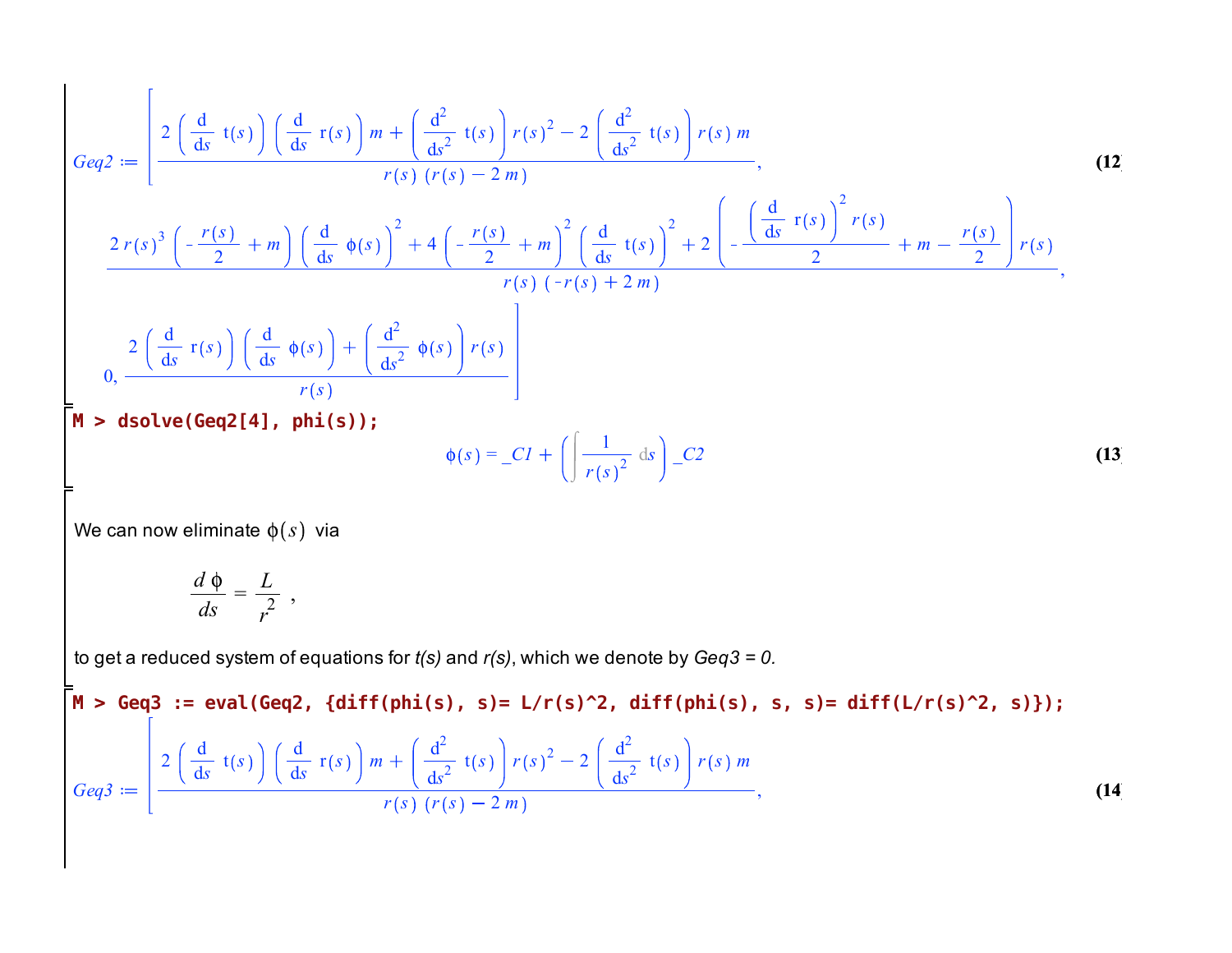$$
\frac{2\left(-\frac{r(s)}{2}+m\right)L^2}{r(s)}+4\left(-\frac{r(s)}{2}+m\right)^2\left(\frac{d}{ds}t(s)\right)^2+2\left(-\frac{\left(\frac{d}{ds}r(s)\right)^2r(s)}{2}+m-\frac{r(s)}{2}\right)r(s)\\r(s)\left(-r(s)+2m\right)},0,0
$$

## **Obtain the Equation of the Orbit**

The time translation symmetry allows us to integrate the equation for *t(s)*, which is *Geq3[1] = 0*, and eliminate *t(s)* in favor of *r (s)*.

$$
\begin{aligned}\n\mathbf{M} > \text{tsol} := \text{dsolve}(\text{Geq3}[1], \text{ t(s)}); \\
\text{sol} := t(s) = \_C I + \left( \int \frac{r(s)}{r(s) - 2m} \, \text{ds} \right) \_C 2\n\end{aligned}
$$
\n(15\nWe substitute this solution into Geq3 to obtain the final differential equation for  $r(s)$ , which (with a little cleaning) we denote by  
\n
$$
\begin{aligned}\n\mathbf{M} > \text{simply}(\text{eval}(\text{Geq3}, \text{tsol})); \\
\mathbf{M} > \text{simply}(\text{eval}(\text{Geq3}, \text{tsol})); \\
\mathbf{M} > \text{Geq4} := \text{numer}(\text{simply}(\text{eval}(\text{Geq3}[2], \text{tsol}))).\n\end{aligned}
$$
\n(16\n
$$
\begin{aligned}\n(r(s) - 2m) r(s)^2 \\
(r(s) - 2m) r(s)^2\n\end{aligned}
$$
\n(17\nAs usual in orbital mechanics, the shape of the orbit is easier to characterize than its explicit time evolution. We therefore  
\ntrade s for  $\phi$  via\n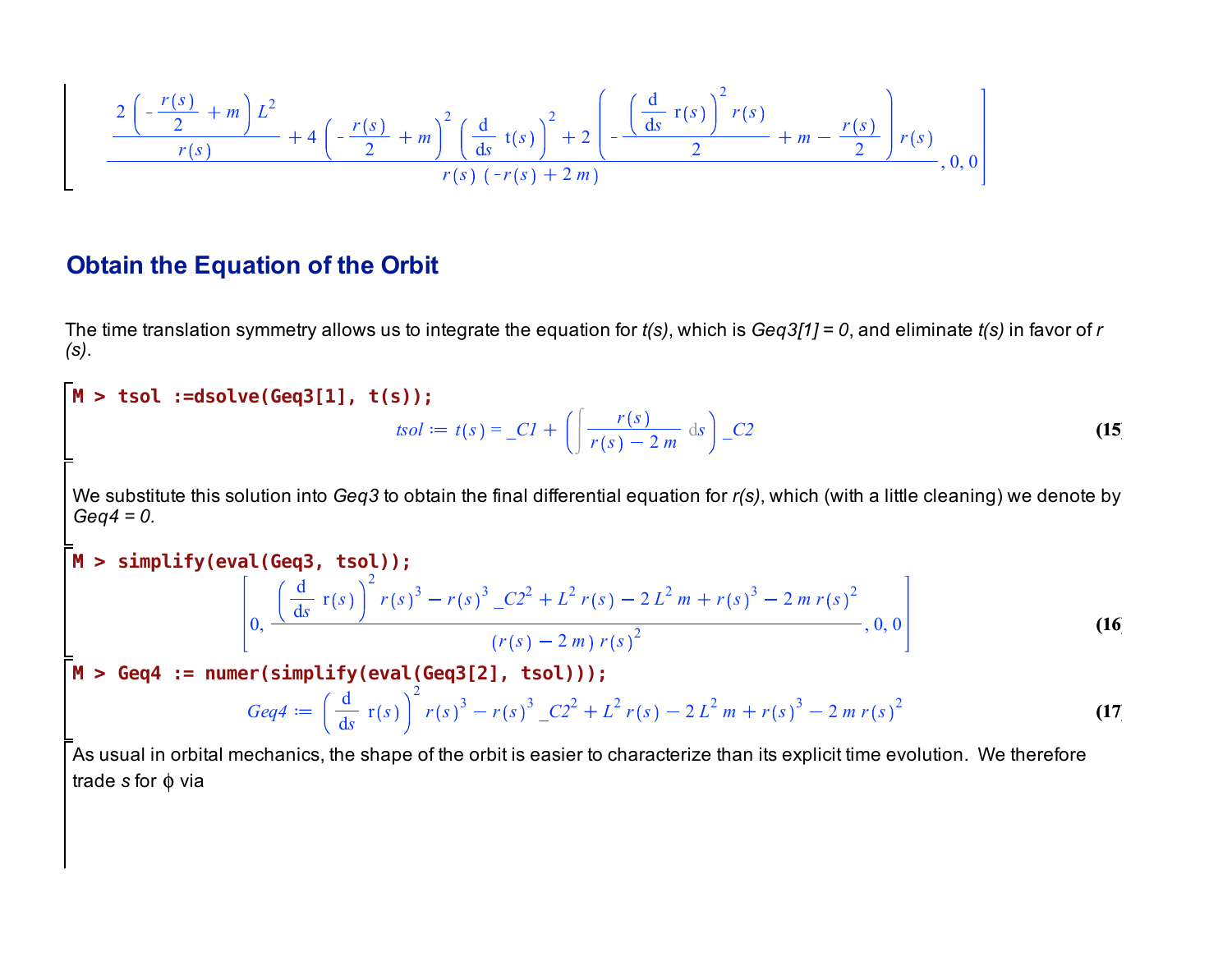$$
\frac{dr}{ds} = \frac{dr}{d\phi} \frac{d\phi}{ds} = \frac{dr}{d\phi} \frac{L}{r^2}.
$$

We are thus computing the <u>path</u> of the orbit  $r=r(\,\phi\,)$  instead of its proper time evolution (*r = r(s),*  $\phi(s)$ *).* After some cleaning up by algebraic manipulations, the equation for the path is denoted by *req3 = 0*.

$$
\begin{aligned}\n\mathbf{M} > \text{req2} := \text{expand}(\text{Geq4}/r(\text{s})^2) ; \\
& \text{req2} := \left(\frac{d}{d s} r(s)\right)^2 - \frac{C2^2}{r(s)^2} - \frac{2L^2 m}{r(s)^3} + 1 - \frac{2m}{r(s)}\n\end{aligned}
$$
\n
$$
\begin{aligned}\n\mathbf{M} > \text{req3} := \text{expand}(r(\text{phi})^2/4L^2 * \text{simplity}(\text{eval}(\text{eval}(\text{req2, diff}(r(\text{s}), \text{s})) = \text{diff}(r(\text{phi}), \text{phi}) * L/r \\
& (\text{s})^2/2, \text{ r(s)} = r(\text{phi}))); \\
& \text{req3} := \left(\frac{d}{d\phi} r(\phi)\right)^2 - \frac{r(\phi)^4 - C2^2}{L^2} + r(\phi)^2 - 2r(\phi) m + \frac{r(\phi)^4}{L^2} - \frac{2r(\phi)^3 m}{L^2}\n\end{aligned}
$$
\n
$$
\begin{aligned}\n\text{Finally, as in the Newtonian 2-body problem, it is simpler to work with } u = 1/r. \text{ After changing variables (and some more simplifying) we finally get the orbit equation for u, denoted by  $Ueq = 0$ .\n\end{aligned}
$$
\n
$$
\begin{aligned}\n\mathbf{M} > \text{Ueq} := \text{expand}(u(\text{phi})^2 + 4 \text{simplity}(\text{eval}(\text{req3, r(\text{phi})) = 1/u(\text{phi})))\n\end{aligned}
$$
\n
$$
Ueq := -2 m u(\phi)^3 + u(\phi)^2 + \left(\frac{d}{d\phi} u(\phi)\right)^2 - \frac{2 m u(\phi)}{L^2} - \frac{C2^2}{L^2} + \frac{1}{L^2}\n\end{aligned}
$$
\n
$$
\begin{aligned}\n\text{Consider the condition: } \mathbf{M} > \text{Ueq}(\text{real}) \\
\text{Total value: } \mathbf{M} > \text{Ueq}(\text{real}) \\
\text{Total value: } \mathbf{M} > \text{Ueq}(\text{real})\n\end{aligned}
$$
\n
$$
\begin{aligned}\n\text{Total value: } \mathbf{M} > \text{V} > \text{V} > \text{V
$$

M > Ueq1 := expand(1/2/diff(u(phi), phi)\*diff(Ueq, phi));  
\n
$$
UeqI := -3 \, m \, u(\phi)^2 + u(\phi) + \frac{d^2}{d\phi^2} \, u(\phi) - \frac{m}{L^2}
$$
\n(21)

It is possible to solve this equation, but the solution is in terms of an integral and it is not immediately obvious what it all means. We will use an approximation method to isolate the behavior we are interested in.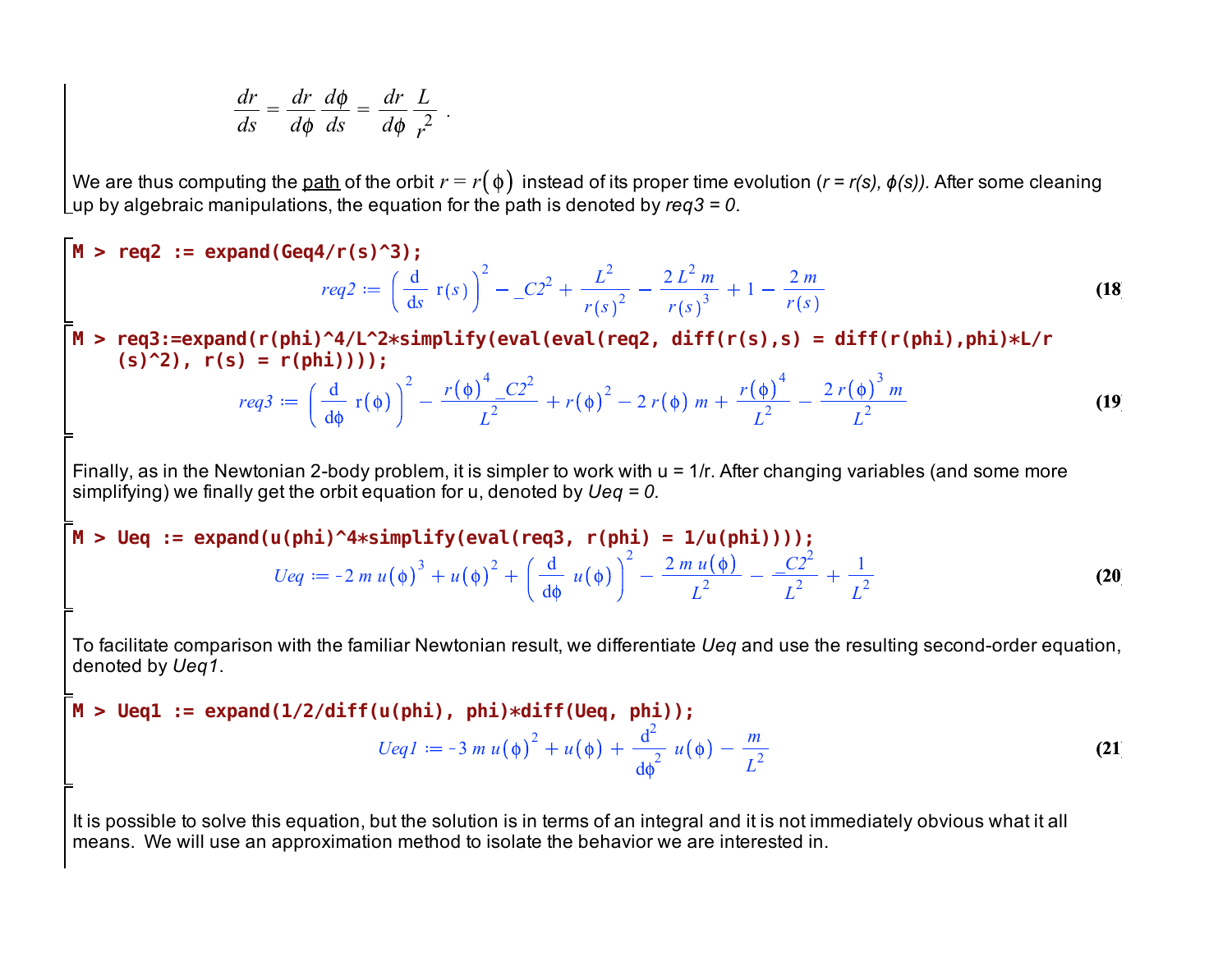$$
\mathbf{M} > \text{dsolve}(\text{Ueq1});
$$
\n
$$
\int_{0}^{u(\phi)} \frac{L}{\sqrt{2m_{\phi}a^{3}L^{2}-L^{2}_{\phi}a^{2}+C/L^{2}+2_{\phi}a^{2}m}} d_{\phi}a - \phi - C2 = 0, \int_{0}^{u(\phi)} -\frac{L}{\sqrt{2m_{\phi}a^{3}L^{2}-L^{2}_{\phi}a^{2}+C/L^{2}+2_{\phi}a^{2}m}} d_{\phi}a
$$
\n
$$
-\phi - C2 = 0
$$
\n
$$
\mathbf{A} = \mathbf{A} \mathbf{A} \mathbf{B} \mathbf{C}
$$

### **Use Perturbation Theory to Isolate the Non-Newtonian Part**

The orbit equation for  $u(\phi)$  can be solved by quadrature, but this is not immediately enlightening. To see the perihelion precession, we note that the term *−3 m u<sup>2</sup>* distinguishes the orbit equation from its exactly soluble Newtonian version. The 3  $m u^2$  term is in fact very small compared to  $\frac{m}{2}$  $\frac{m}{L^2}$  , provided the speed of the planet is non-relativistic, so we isolate its effects perturbatively using  $\varepsilon$  as a dimensionless parameter, which we set to unity at the end of the calculation. The orbit equation in terms of  $\varepsilon$  is denoted by  $Ueq2 = 0$ .

$$
M > Ueq2 := eval(Ueq1, [m = epsilon*m, L = sqrt(epsilon)*L]);
$$
  

$$
Ueq2 := -3 \epsilon m u(\phi)^{2} + u(\phi) + \frac{d^{2}}{d\phi} u(\phi) - \frac{m}{L^{2}}
$$
(23)

We write  $u = u_0 + \varepsilon v$ , where *u0* will satisfy the Newtonian form of the orbit equation (the  $\varepsilon = 0$  part) and *v* will represent the relativistic correction.

$$
\mathbf{M} > \text{Ueq3} := \text{eval}(\text{Ueq2, u(phi)} = \text{u0(phi)} + \text{epsilon*}v(\text{phi})) ;
$$
\n
$$
Ueq3 := -3 \epsilon m \left( u\theta(\phi) + \epsilon v(\phi) \right)^2 + u\theta(\phi) + \epsilon v(\phi) + \frac{d^2}{d\phi^2} u\theta(\phi) + \epsilon \left( \frac{d^2}{d\phi^2} v(\phi) \right) - \frac{m}{L^2}
$$
\n(24)

We solve this equation to first order in epsilon. Here is the zeroth order equation for u0, which is the Newtonian orbit equation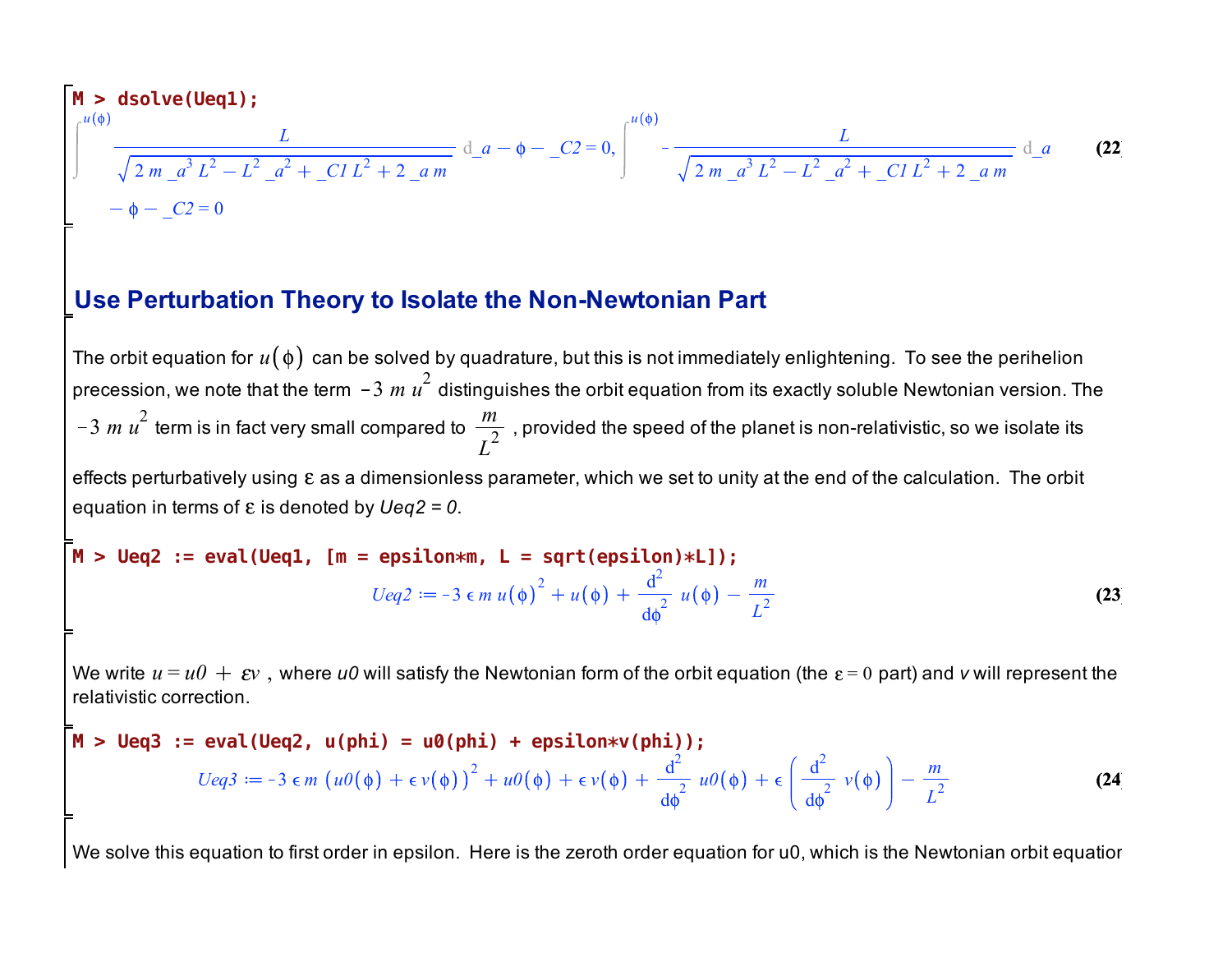for the inverse square force law.

M > u0eq := eval(Ueq3, epsilon=0);  
\n
$$
u0eq := u0(\phi) + \frac{d^2}{d\phi^2} u0(\phi) - \frac{m}{L^2}
$$
\n(25)

Here is the first order equation for v.

$$
M > \text{veq} := \text{eval(diff(Ueq3, epsilon), epsilon=0)};
$$
\n
$$
veq := -3 \, m \, u0(\phi)^2 + v(\phi) + \frac{d^2}{d\phi^2} \, v(\phi)
$$
\n(26)

We solve these equations. This is the zeroth-order Newtonian solution. Note, in particular, that this solution has *u* being a periodic function of the angle, which implies the zeroth order orbits are closed.

$$
M > u0\_solution := eval(dsolve(u0eq)), [C1 = B, C2=0]);
$$

$$
u0\_solution := u0(\phi) = cos(\phi) B + \frac{m}{L^2}
$$

This is the (approximate) relativistic correction:

M > **veq1** := **expand(simplify(eval(veq, u0\_solution)))**;  
\n
$$
veqI := -3 B^2 \cos(\phi)^2 m - \frac{6 B \cos(\phi) m^2}{L^2} + v(\phi) + \frac{d^2}{d\phi^2} v(\phi) - \frac{3 m^3}{L^4}
$$
\n(28)

**(27)**

$$
\mathbf{M} > \mathbf{v\_solution} := \text{dsolve}(\text{veq1}) ;
$$
\n
$$
v\_solution := v(\phi) = \sin(\phi) \cdot C2 + \cos(\phi) \cdot C1
$$
\n
$$
- \frac{m (B^2 L^4 \cos(\phi)^2 - 2B^2 L^4 - 3BL^2 \sin(\phi) m\phi - 3BL^2 \cos(\phi) m - 3m^2)}{L^4}
$$
\n(29)